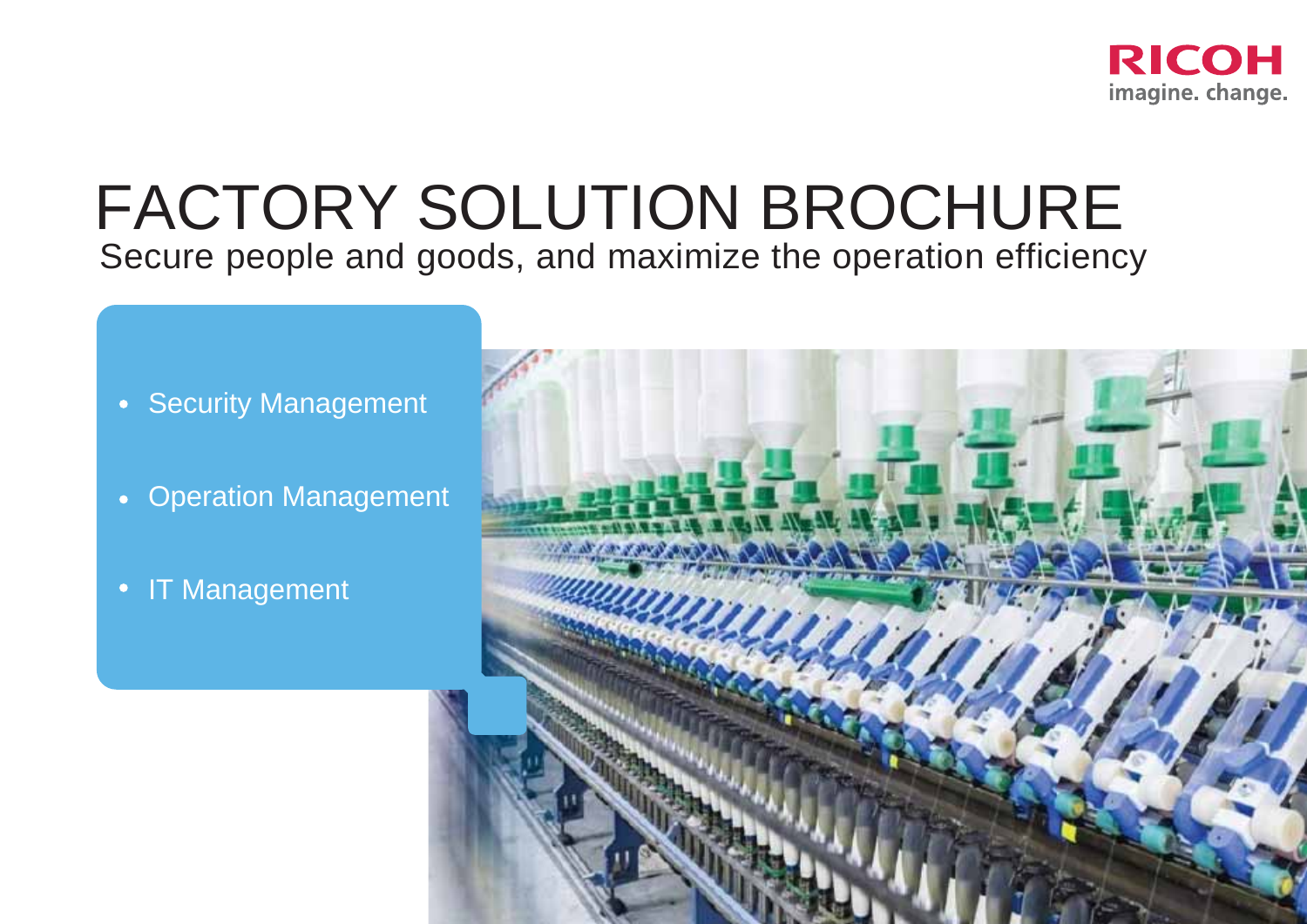# **FACTORY** SOLUTION

Through the years, factory owners have sought to create a fully automated production line. New machines are continually being incorporated into the production process, moving this dream ever closer towards becoming reality. One step in reaching this goal is to enable this assortment of machines to intelligently communicate information with one another. Ricoh's video based solution is the next leap forward. Our sophisticated video based system can integrate with a wide variety of devices and provide you with real time updates on the overall health of your facility. Experience the future today with Ricoh's integrated security and operations management solutions.





| <b>Security Management</b>              | 02    |
|-----------------------------------------|-------|
| <b>Operation Management</b>             |       |
| <b>IT Management</b>                    |       |
| Map-Based Central<br>Management         | ( )(∙ |
| Remote Monitoring from<br>Mobile Device |       |
| <b>Ricoh Unified Solution</b>           |       |
| Solution Architectures                  |       |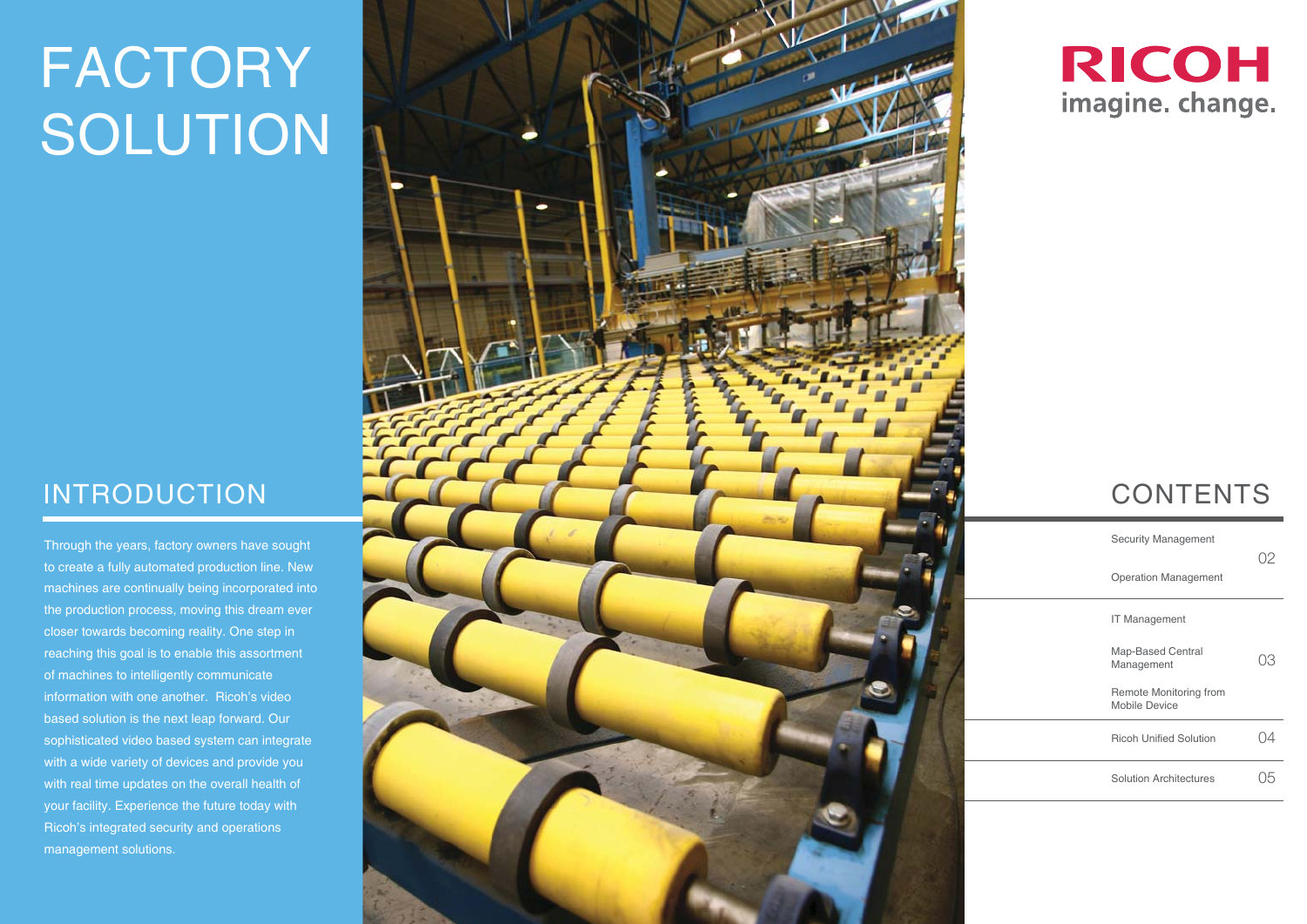## **SECURITY MANAGEMENT**

Protect your people and your products

#### Vandalism and Theft Protection **Warehouse Traffic Optimization** Warehouse Traffic Optimization



If someone is trying to gain access to the factory to steal or vandalize, Ricoh's surveillance system can detect the intrusion and alert the appropriate authorities. For added security, connect alarms or lights to the camera and they can be activated upon motion detection.

#### Unauthorized Access Prevention by Access Control Integration



Factories have access control ensuring that only specific people are allowed to enter an area. However, can access control alone know whether the identity shown in the entry log matches the accessing person? Access control integrated with surveillance system can help you faster control an incident of identify fraud by simultaneously providing video proof and an entry log for verification.



When someone is entering the facility, the access control system will record only this entry - it alone is not capable of noticing people who tail behind and gain entry without any access card. Ricoh's surveillance system can detect such incidents and alert the control center.

## **Camera Tampering Detection**<br> **Camera Tampering Detection**<br> **Camera Tampering Detection**



Camera manipulations such as covering the lens or redirection can be detected and a notification can be immediately sent to the control center.

## **OPERATION MANAGEMENT**

Improve operation efficiency with Ricoh video intelligence and device interoperability



Optimize traffic flows by identifying congestion in aisles through our heat map technology and relocating some products to areas with less traffic.

#### Stock and Shipment Control



Ricoh's object counting can help you ensure the right number of goods removed from aisles and packed for delivery on conveyor belts. Match this real time information with the information logged by your employees. Solve mismatches through video evidence.

#### Remote Process Control



You've got volatile working conditions? Not a problem. Execute processes and validate by remote triggering through cameras' DO ports. Devices that are connected to Ricoh cameras can be monitored by e-map. Upon device activation, the system keeps a record in a timeline along with the associated video of the device in operation.



Any signal sensor can be connected to our cameras' DI. If the sensor detects a problem such as an unnatural rise in temperature or humidity, it will trigger a signal to the camera and NVR. In playback mode, you'll be able to instantly jump to the video evidence for each specific sensor notification.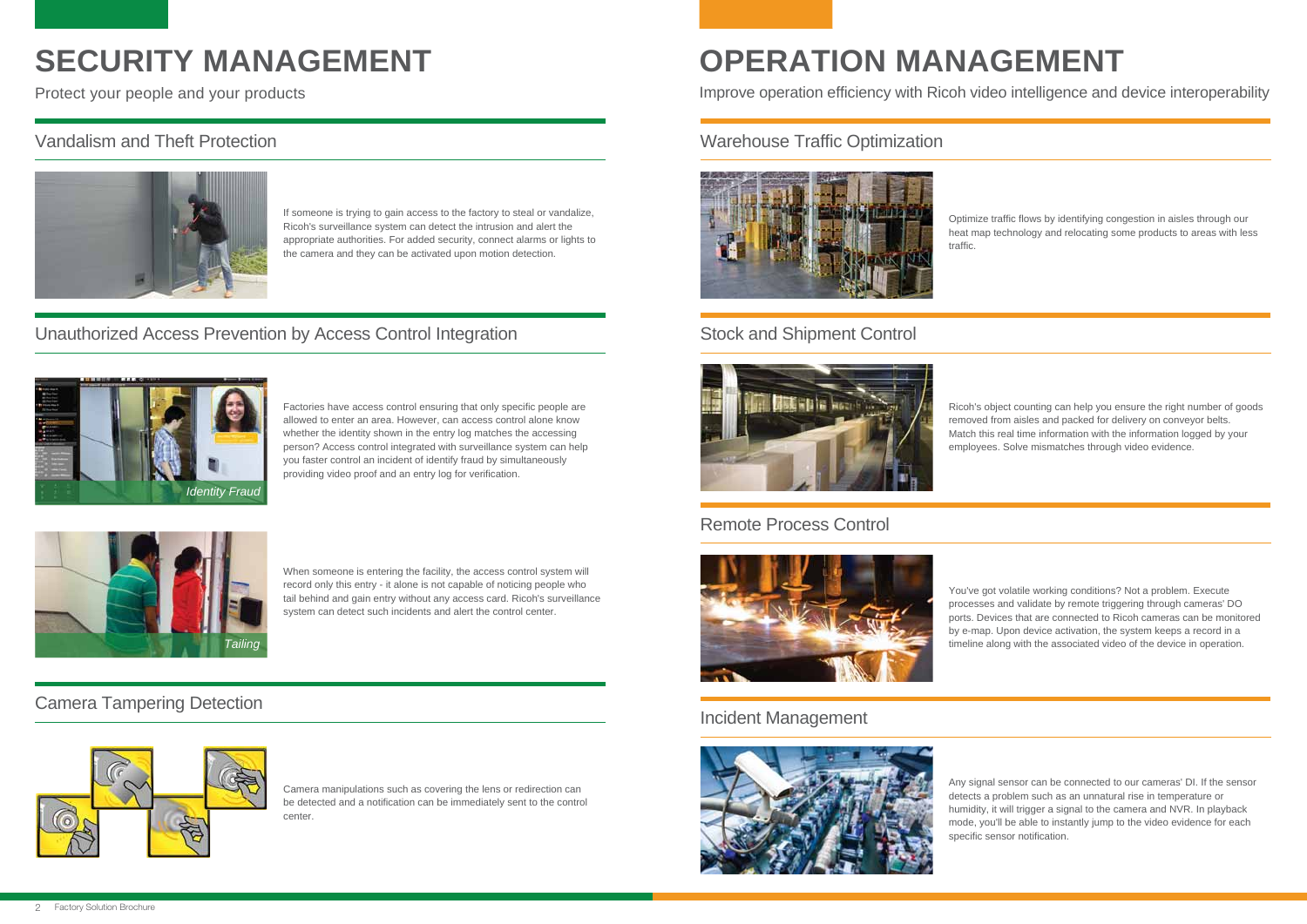## **MAP-BASED CENTRAL MANAGEMENT**

Conveniently manage all the factories in a control center



## **IT MANAGEMENT**

Get smooth and reliable live view and centralize the storage of recorded videos

### Guaranteed Retrieval of Recordings



In the event of intentional or accidental damage to the recording server, Ricoh cameras can record evidence directly to SD cards. Once the server is back online, the camera can transmit the recorded data to the NVR, ensuring no loss of evidence.

#### Efficient Live Monitoring



Each factory can locally keep video at highest quality. This data can be transmitted to a headquarters under lower quality settings to save on bandwidth and storage.

## **REMOTE MONITORING FROM MOBILE DEVICE**

Monitor your factory wherever you are



*Connect to your surveillance system with your mobile devices anytime and anywhere*





Control PTZ Cam





Watch Playback

Take Snapshots



### Factory Solution Brochure 3

#### Digital Signage



Need an effective way to deliver messages to your team? With Ricoh's media display station, you can transform any monitor into a versatile information board. Display instructions and guidelines for your employees. Broadcast escape routes in the event of disasters or fires.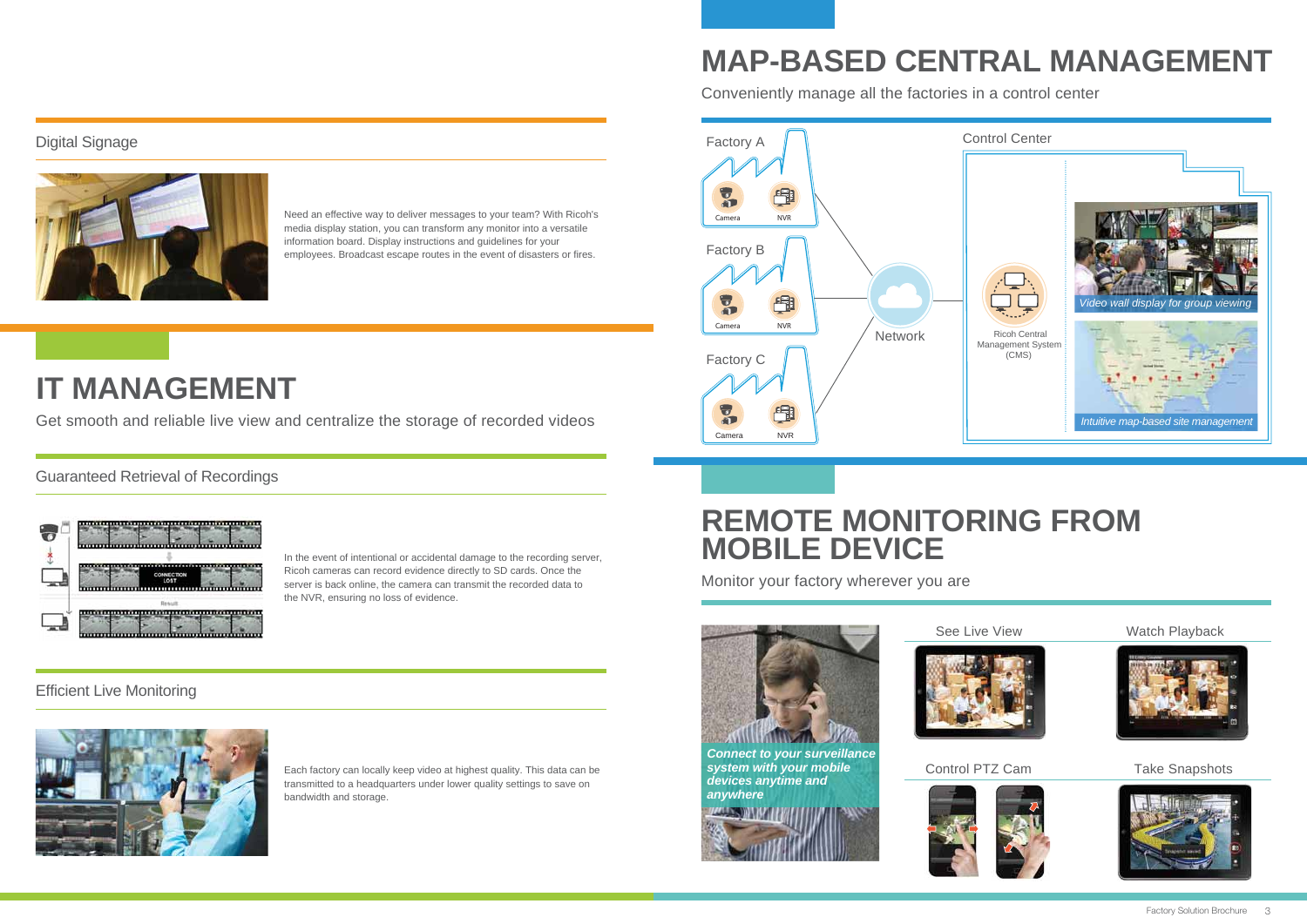## **RICOH UNIFIED SOLUTION**

Cameras • NVRs • IVS • CMS • Client Applications

#### Cameras



- *Up to 12 megapixel resolution*
- *Various camera types for different applications*
- *Super wide angle lens or fisheye lens*
- *Local storage for recording back-up*
- *Clear videos with details in any lighting condition*
- *Surveillance both in daytime and nighttime*
- *Digital input and output*
- *Weatherproof, vandal proof and vibration proof*

#### Network Video Recorders (NVR)



- *Up to 200 channels of cameras supported*
- *High definition live view with preferable layouts*
- *Simple and fast search for recorded videos*
- *Recording based on custom schedules or events*
- *Optimal reliability with redundancy system*

### Intelligent Video Surveillance (IVS)



- *Smart algorithms to detect and identify various scenarios*
- *Heat map to identify traffic congestion in the warehouse*
- *Camera tampering detection to stop any ongoing crime*

#### Central Management System (CMS)



- *Unlimited cameras and NVRs supported*
- *Map-based site management*
- *Single control center to manage and monitor multiple sites*
- *Video wall display for group viewing*

#### Client Applications

*- Media Display Station -*



*- Mobile Client -*



- *Displaying videos or slide shows on signage channels through paired software Digital Signage Station 1*
- *HDMI output with 1080p resolution*
- *Easy installation with surface , VESA and pole mounts*
- *Both iOS and Android supported*
- *Live monitoring from everywhere with mobile devices*
- *Access to multiple devices, including cameras, NVRs and CMS servers*
- *PTZ camera control and snapshot*

*- Workstation -*



*- Edge Recorder Client -*



- *Both Windows and MAC OS systems supported* • *User-friendly interface to configure NVR or* 
	- *CMS servers*
- *Windows system supported*
- *Lite version of NVR system based on camera local storage*
- *Up to 16 channels of cameras supported*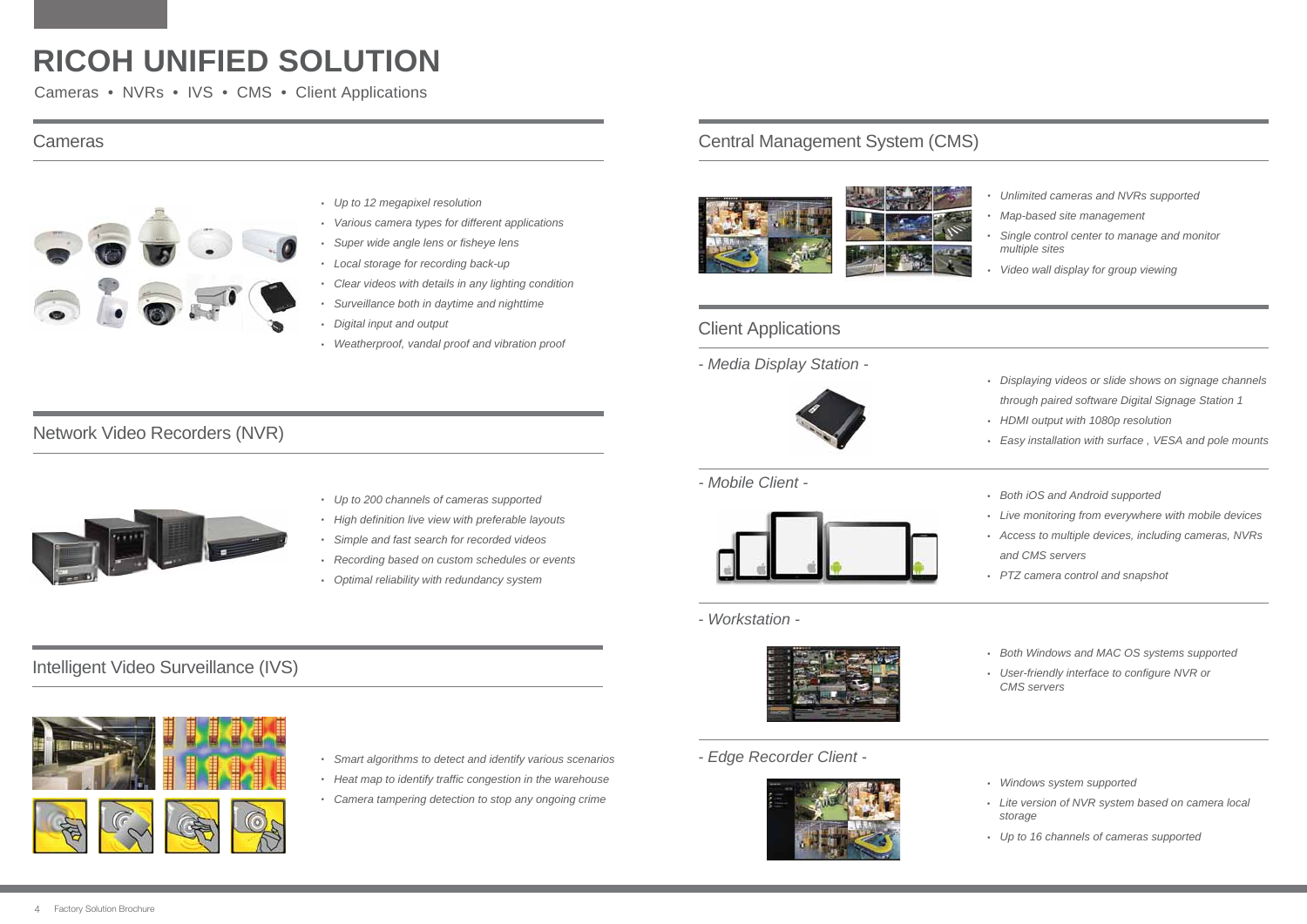## **SOLUTION ARCHITECTURES**

Satisfy your surveillance needs with flexible solution architectures

### Basic Solution



### Advanced Solution



#### Complete Solution